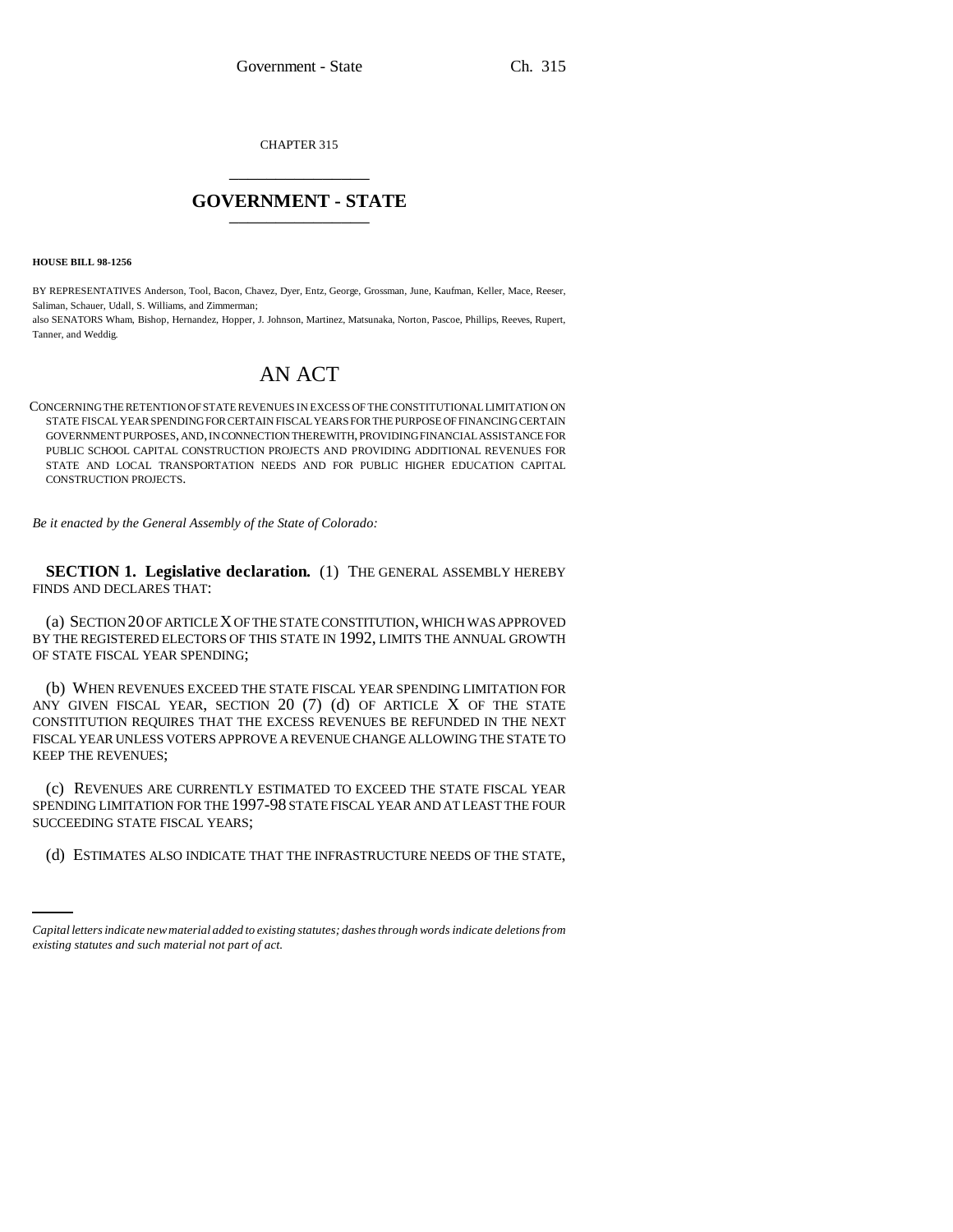#### Ch. 315 Government - State

ESPECIALLY IN THE AREAS OF STATE AND LOCAL TRANSPORTATION AND PUBLIC ELEMENTARY, SECONDARY, AND POSTSECONDARY SCHOOL CAPITAL CONSTRUCTION, SIGNIFICANTLY EXCEED THE AMOUNT OF REVENUES AVAILABLE FOR EXPENDITURE UNDER THE STATE FISCAL YEAR SPENDING LIMITATION FOR THESE PURPOSES IN THE CURRENT AND IN FUTURE FISCAL YEARS;

(e) WITHOUT AN IMMEDIATE INFUSION OF ADDITIONAL REVENUES TO HELP MEET THESE PRESSING INFRASTRUCTURE NEEDS OF THE STATE, FUNDING FOR THESE INFRASTRUCTURE NEEDS WILL CONTINUE TO BE INSUFFICIENT AND THE CITIZENS OF THE STATE WILL BE FORCED TO CONTINUE TO USE AND RELY UPON INADEQUATE AND DETERIORATING INFRASTRUCTURE THAT ADVERSELY AFFECTS THEIR QUALITY OF LIFE;

(f) IT IS WITHIN THE LEGISLATIVE PREROGATIVE OF THE GENERAL ASSEMBLY TO DETERMINE THAT IT IS NECESSARY FOR A PORTION OF THE REVENUES ALREADY BEING COLLECTED BY THE STATE UNDER EXISTING LAW BUT WHICH EXCEED THE LIMITATION ON STATE FISCAL YEAR SPENDING TO BE EXPENDED TO HELP ADDRESS THE GROWING INFRASTRUCTURE NEEDS OF THE STATE; AND

(g) IT IS ALSO WITHIN THE LEGISLATIVE PREROGATIVE OF THE GENERAL ASSEMBLY TO ENACT LEGISLATION SEEKING VOTER APPROVAL TO RETAIN FOR A LIMITED NUMBER OF YEARS A PORTION OF REVENUES IN EXCESS OF THE LIMITATION ON STATE FISCAL YEAR SPENDING TO BE EXPENDED FOR STATE AND LOCAL TRANSPORTATION NEEDS AND FOR PUBLIC ELEMENTARY, SECONDARY, AND POSTSECONDARY SCHOOL CAPITAL CONSTRUCTION NEEDS.

(2) THE GENERAL ASSEMBLY FURTHER FINDS AND DECLARES THAT:

(a) SECTION 21 OF ARTICLE V OF THE STATE CONSTITUTION REQUIRES THAT A BILL MUST CONTAIN ONE SUBJECT, WHICH IS CLEARLY EXPRESSED IN ITS TITLE;

(b) ONE OF THE PURPOSES OF THIS CONSTITUTIONAL MANDATE IS TO MAKE EACH LEGISLATIVE PROPOSAL DEPEND UPON ITS OWN MERITS FOR PASSAGE;

(c) ANOTHER PURPOSE OF THE SINGLE SUBJECT REQUIREMENT FOR A BILL THAT IS REFERRED TO THE VOTERS FOR APPROVAL IS TO PROTECT THE VOTERS FROM FRAUD AND SURPRISE;

(d) IN INTERPRETING THE SINGLE SUBJECT REQUIREMENT FOR INITIATED AND REFERRED MEASURES, THE COLORADO SUPREME COURT HAS HELD THAT A MEASURE CONTAINS MORE THAN ONE SUBJECT IF ITS TEXT RELATES TO MORE THAN ONE SUBJECT AND IF THE MEASURE HAS AT LEAST TWO DISTINCT AND SEPARATE PURPOSES WHICH ARE NOT DEPENDENT UPON OR CONNECTED WITH EACH OTHER;

(e) IT IS THE CONSIDERED JUDGMENT OF THE GENERAL ASSEMBLY THAT HOUSE BILL 98-1256, AS ENACTED AT THE SECOND REGULAR SESSION OF THE SIXTY-FIRST GENERAL ASSEMBLY, COMPLIES WITH THE SINGLE SUBJECT REQUIREMENT OF SECTION 21 OF ARTICLE V OF THE STATE CONSTITUTION BECAUSE:

(I) ALL OF THE PROVISIONS OF THE BILL ARE GERMANE TO THE SINGLE SUBJECT OF THE BILL AS EXPRESSED IN ITS TITLE, WHICH IS THE RETENTION OF A PORTION OF STATE REVENUES IN EXCESS OF THE FISCAL YEAR SPENDING LIMITATION IMPOSED ON THE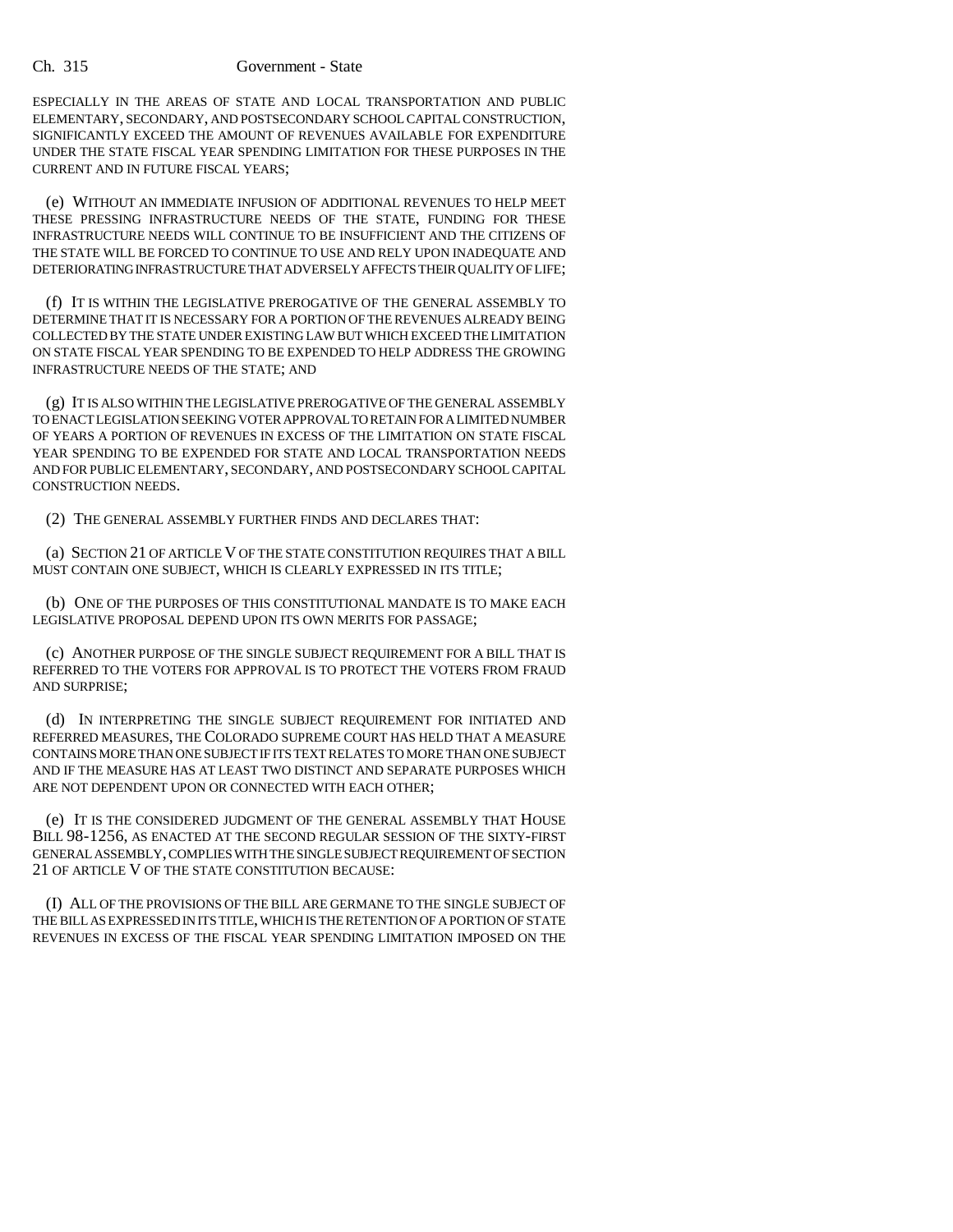STATE BY SECTION  $20(7)$  (a) OF ARTICLE X OF THE STATE CONSTITUTION FOR THE PURPOSE OF FINANCING THE INFRASTRUCTURE NEEDS OF THE STATE;

(II) THE USE OF EXCESS REVENUES TO FINANCE STATE AND LOCAL TRANSPORTATION NEEDS AND PUBLIC ELEMENTARY, SECONDARY, AND POSTSECONDARY SCHOOL CAPITAL CONSTRUCTION PROJECTS, AS PROVIDED FOR IN THE BILL, CONSTITUTES ONE DISTINCT PURPOSE, WHICH IS THE INVESTMENT OF A PORTION OF THE EXCESS REVENUES IN THE INFRASTRUCTURE NEEDS OF THE STATE;

(III) THE USE OF EXCESS REVENUES TO FINANCE EACH TYPE OF INFRASTRUCTURE IS CONNECTED TO THE FINANCING OF THE OTHER TYPES OF INFRASTRUCTURE AS IT IS NECESSARY FOR THE GENERAL ASSEMBLY TO PRIORITIZE THE INFRASTRUCTURE NEEDS OF THE STATE, TO BALANCE THE NEED FOR EACH TYPE OF INFRASTRUCTURE AGAINST THE OTHER, AND TO ENSURE THAT THE FINANCING OF THE INFRASTRUCTURE NEEDS OF THE STATE APPROPRIATELY REFLECTS SAID PRIORITY AND BALANCE AS DETERMINED BY THE GENERAL ASSEMBLY;

(IV) THE REFERRAL OF THE BILL TO VOTERS STATEWIDE FOR APPROVAL DOES NOT PRESENT THE OPPORTUNITY FOR FRAUD OR SURPRISE AS THE BILL AND THE BALLOT QUESTION TO BE SUBMITTED TO THE VOTERS CLEARLY IDENTIFIES THE MAXIMUM AMOUNT OF EXCESS REVENUES TO BE RETAINED FOR A SPECIFIED NUMBER OF YEARS AND THE SPECIFIC INFRASTRUCTURE NEEDS THAT WOULD BE FINANCED BY SUCH EXCESS REVENUES.

**SECTION 2.** Article 75 of title 24, Colorado Revised Statutes, is amended BY THE ADDITION OF A NEW PART to read:

### PART 11 STATE EXCESS REVENUE TRUST FUND

**24-75-1101. State excess revenue trust fund - created.** (1) THERE IS HEREBY ESTABLISHED IN THE STATE TREASURY THE STATE EXCESS REVENUE TRUST FUND, WHICH SHALL CONSIST OF GENERAL FUND REVENUES TRANSFERRED THERETO PURSUANT TO SUBSECTION (2) OF THIS SECTION. ALL INTEREST DERIVED FROM THE DEPOSIT AND INVESTMENT OF MONEYS IN THE FUND SHALL BE CREDITED TO THE FUND. ANY MONEYS REMAINING IN THE FUND AT THE END OF ANY FISCAL YEAR SHALL NOT REVERT OR BE TRANSFERRED TO THE GENERAL FUND OF THE STATE.

(2) (a) NO LATER THAN FEBRUARY 1, 1999, THE STATE TREASURER SHALL TRANSFER AN AMOUNT OF REVENUES FROM THE GENERAL FUND TO THE STATE EXCESS REVENUE TRUST FUND CREATED IN SUBSECTION (1) OF THIS SECTION EQUAL TO THE LESSER OF:

#### (I) TWO HUNDRED MILLION DOLLARS; OR

(II) THE AMOUNT OF STATE REVENUES FROM SOURCES NOT EXCLUDED FROM STATE FISCAL YEAR SPENDING THAT IS IN EXCESS OF THE FISCAL YEAR SPENDING LIMITATION IMPOSED UPON THE STATE BY SECTION 20 (7) (a) OF ARTICLE X OF THE STATE CONSTITUTION FOR THE 1997-98 STATE FISCAL YEAR.

(b) (I) UPON CERTIFICATION THAT STATE REVENUES FROM SOURCES NOT EXCLUDED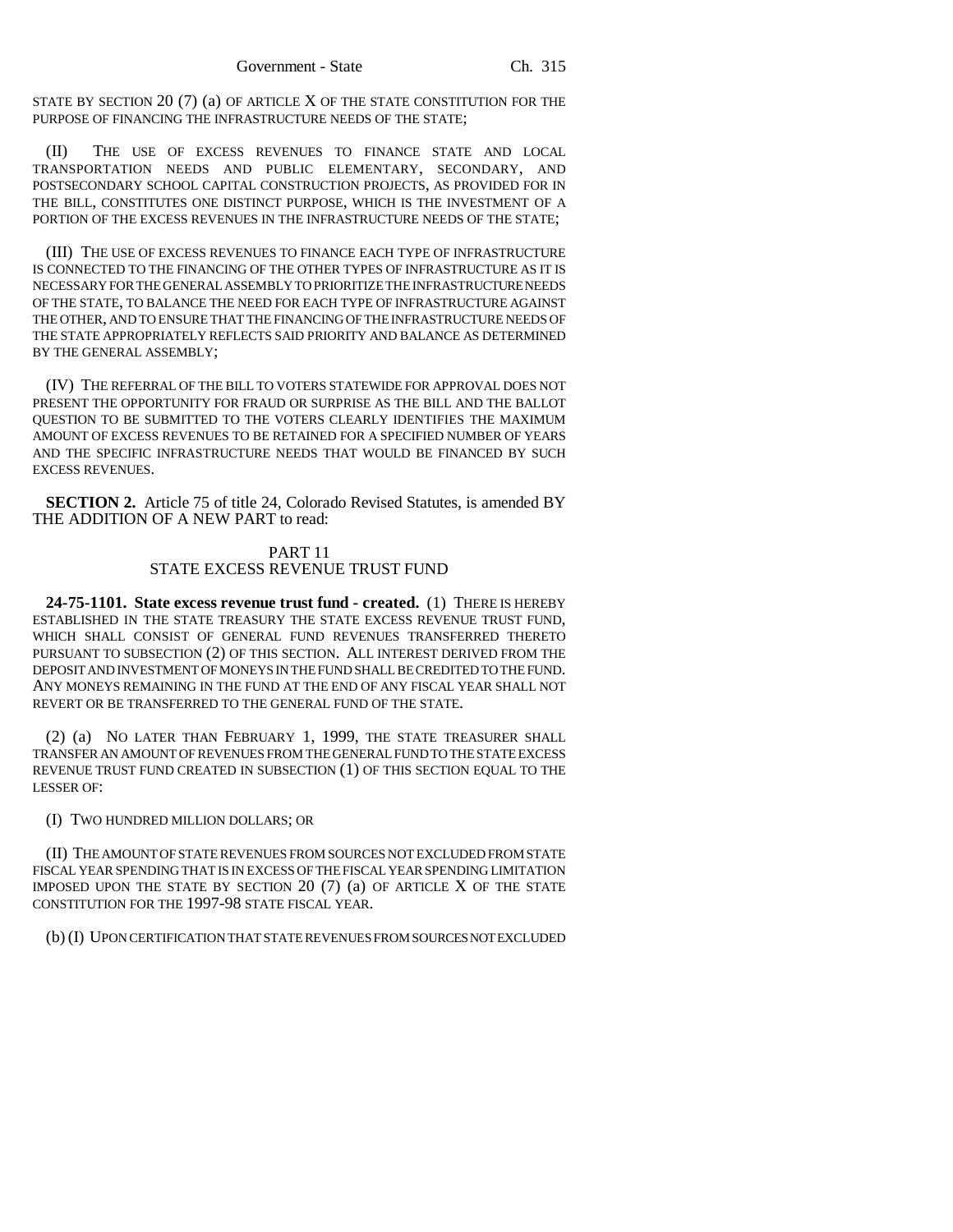#### Ch. 315 Government - State

FROM STATE FISCAL YEAR SPENDING EXCEED THE LIMITATION ON FISCAL YEAR SPENDING IMPOSED UPON THE STATE BY SECTION 20 (7) (a) OF ARTICLE X OF THE STATE CONSTITUTION FOR ANY FISCAL YEAR COMMENCING ON OR AFTER JULY 1,1998, BUT PRIOR TO JULY 1, 2002, THE STATE TREASURER SHALL TRANSFER AN AMOUNT OF REVENUES FROM THE GENERAL FUND TO THE STATE EXCESS REVENUE TRUST FUND CREATED IN SUBSECTION (1) OF THIS SECTION EQUAL TO THE LESSER OF:

#### (A) TWO HUNDRED MILLION DOLLARS; OR

(B) THE AMOUNT OF STATE REVENUES FROM SOURCES NOT EXCLUDED FROM STATE FISCAL YEAR SPENDING THAT IS IN EXCESS OF THE FISCAL YEAR SPENDING LIMITATION IMPOSED UPON THE STATE BY SECTION  $20$  (7) (a) OF ARTICLE X OF THE STATE CONSTITUTION FOR SUCH STATE FISCAL YEAR AS CERTIFIED AND AUDITED PURSUANT TO SECTION 24-77-106.5.

(II) THE STATE TREASURER SHALL TRANSFER SAID AMOUNT OF REVENUES TO THE STATE EXCESS REVENUE TRUST FUND NO LATER THAN NOVEMBER 1 OF THE CALENDAR YEAR IN WHICH THE STATE FISCAL YEAR FOR WHICH SUCH EXCESS STATE REVENUES ARE CERTIFIED ENDS.

(c) ANY TRANSFER OF REVENUES FROM THE GENERAL FUND TO THE STATE EXCESS REVENUE TRUST FUND PURSUANT TO THE PROVISIONS OF THIS SECTION SHALL NOT BE DEEMED TO BE AN APPROPRIATION SUBJECT TO THE LIMITATION OF SECTION 24-75-201.1.

(d) REVENUES TRANSFERRED TO THE STATE EXCESS REVENUE TRUST FUND PURSUANT TO THIS SECTION SHALL CONSTITUTE A VOTER-APPROVED REVENUE CHANGE, AND SUCH REVENUES SHALL NOT BE INCLUDED IN EITHER STATE OR LOCAL GOVERNMENT FISCAL YEAR SPENDING FOR PURPOSES OF SECTION 20 OF ARTICLE X OF THE STATE CONSTITUTION AND SECTION 24-77-102 (17).

**24-75-1102. Purposes.** (1) FOR THE FISCAL YEARS COMMENCING ON AND AFTER JULY 1, 1999, BUT PRIOR TO JULY 1, 2004, THE GENERAL ASSEMBLY SHALL, BY BILL, TRANSFER REVENUES FROM THE STATE EXCESS REVENUE TRUST FUND AS FOLLOWS:

(a) TO THE SCHOOL CONSTRUCTION AND RENOVATION FUND CREATED IN SECTION 22-43.7-103,C.R.S., AS ENACTED BY HOUSE BILL 98-1231, ENACTED AT THE SECOND REGULAR SESSION OF THE SIXTY-FIRST GENERAL ASSEMBLY;

(b) TO THE HIGHER EDUCATION ACCOUNT OF THE CAPITAL CONSTRUCTION FUND CREATED IN SECTION 24-75-302; AND

(c) To the HIGHWAY USERS TAX FUND CREATED IN SECTION  $43-4-201$  (1) (a), C.R.S.

(2) THE AMOUNTS TRANSFERRED FOR EACH OF THE PURPOSES SPECIFIED IN SUBSECTION (1) OF THIS SECTION DURING THE PERIOD COMMENCING JULY 1, 1999, AND ENDING PRIOR TO JULY 1, 2004, SHALL BE ALLOCATED IN THE FOLLOWING PERCENTAGES:

(a) FIFTY PERCENT OF THE REVENUES FROM THE STATE EXCESS REVENUE TRUST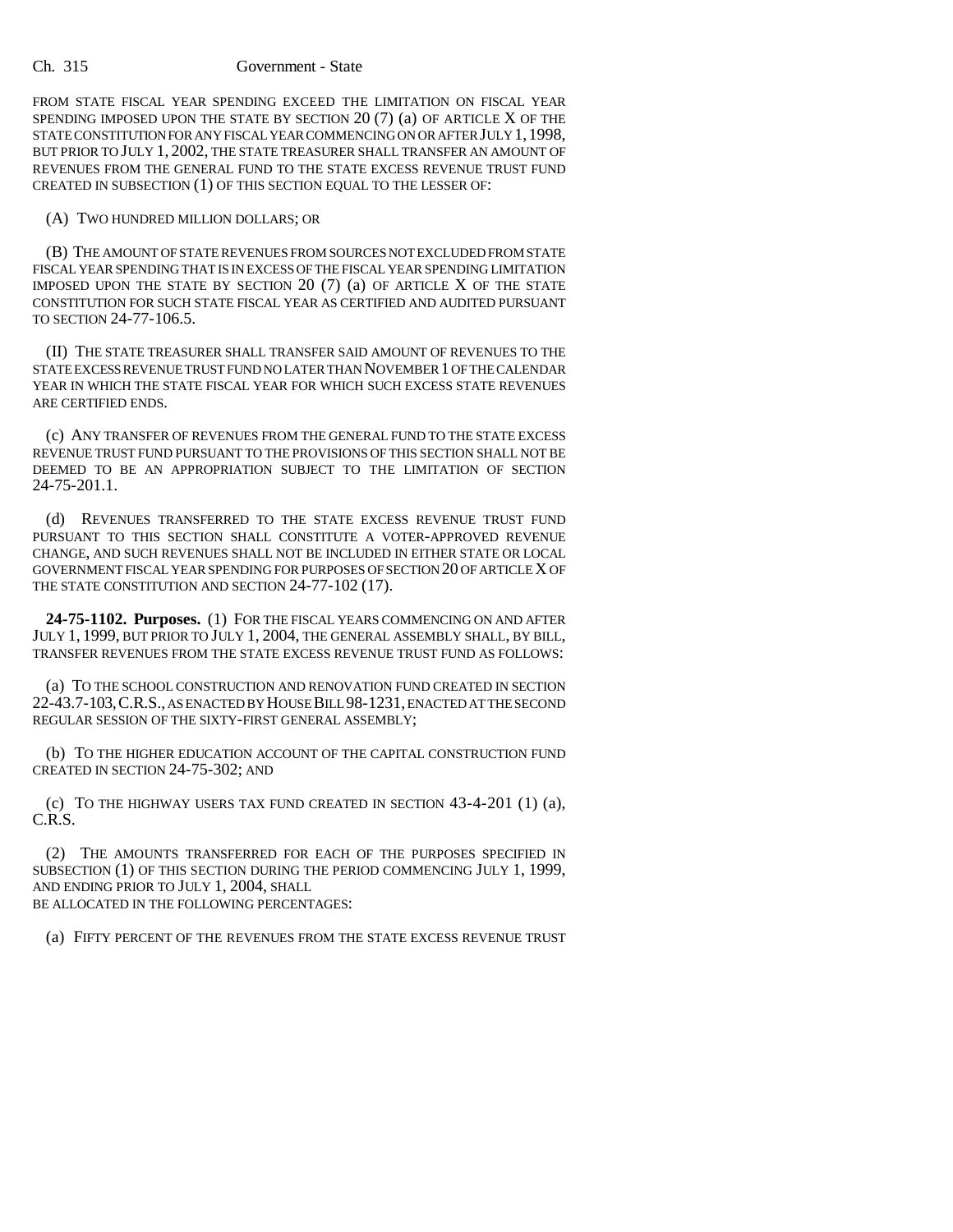FUND TO THE HIGHWAY USERS TAX FUND CREATED IN SECTION 43-4-201 (1) (a), C.R.S.;

(b) THIRTY PERCENT OF THE REVENUES FROM THE STATE EXCESS REVENUE TRUST FUND TO THE SCHOOL CONSTRUCTION AND RENOVATION FUND CREATED IN SECTION 22-43.7-103,C.R.S., AS ENACTED BY HOUSE BILL 98-1231, ENACTED AT THE SECOND REGULAR SESSION OF THE SIXTY-FIRST GENERAL ASSEMBLY;

(c) TWENTY PERCENT OF THE REVENUES FROM THE STATE EXCESS REVENUE TRUST FUND TO THE HIGHER EDUCATION ACCOUNT OF THE CAPITAL CONSTRUCTION FUND CREATED IN SECTION 24-75-302.

**SECTION 3.** 24-75-302, Colorado Revised Statutes, is amended BY THE ADDITION OF A NEW SUBSECTION to read:

**24-75-302. Capital construction fund - capital assessment fees - calculation.** (3.5) (a) THERE IS HEREBY CREATED A SPECIAL ACCOUNT WITHIN THE CAPITAL CONSTRUCTION FUND ESTABLISHED PURSUANT TO SUBSECTION (1) OF THIS SECTION TO BE KNOWN AS THE HIGHER EDUCATION CAPITAL CONSTRUCTION ACCOUNT. THE ACCOUNT SHALL CONSIST OF SUCH MONEYS AS ARE TRANSFERRED THERETO IN ACCORDANCE WITH SECTION 24-75-1102 (1) (b). ALL MONEYS UNEXPENDED OR UNENCUMBERED IN ANY FISCAL YEAR SHALL REMAIN IN THE ACCOUNT. ALL INTEREST EARNED FROM THE INVESTMENT OF MONEYS IN SAID ACCOUNT SHALL REMAIN THEREIN AND SHALL NOT REVERT TO THE GENERAL FUND.

(b) MONEYS TRANSFERRED TO THE HIGHER EDUCATION CAPITAL CONSTRUCTION ACCOUNT ARE IN ADDITION TO ANY MONEYS TRANSFERRED TO THE CAPITAL CONSTRUCTION FUND PURSUANT TO SUBSECTION (2) OF THIS SECTION. MONEYS TRANSFERRED TO THE HIGHER EDUCATION CAPITAL CONSTRUCTION ACCOUNT SHALL BE APPROPRIATED ONLY FOR CAPITAL CONSTRUCTION PROJECTS OF STATE-SUPPORTED INSTITUTIONS OF HIGHER EDUCATION.

**SECTION 4.** 43-4-205, Colorado Revised Statutes, is amended BY THE ADDITION OF A NEW SUBSECTION to read:

**43-4-205. Allocation of fund.** (6.7) ANY REVENUES TRANSFERRED TO THE HIGHWAY USERS TAX FUND PURSUANT TO SECTION 24-75-1102 (1), C.R.S., SHALL BE ALLOCATED AS FOLLOWS:

(a) SIXTY PERCENT OF SUCH REVENUE SHALL BE PAID TO THE STATE HIGHWAY FUND AND SHALL BE EXPENDED AS PROVIDED IN SECTION 43-4-206.

(b) TWENTY-TWO PERCENT OF SUCH REVENUE SHALL BE PAID TO THE COUNTY TREASURERS OF THE RESPECTIVE COUNTIES, SUBJECT TO ANNUAL APPROPRIATION BY THE GENERAL ASSEMBLY, AND SHALL BE ALLOCATED AND EXPENDED AS PROVIDED IN SECTION 43-4-207. OF THE REVENUES PAID TO COUNTY TREASURERS OF THE RESPECTIVE COUNTIES PURSUANT TO THIS PARAGRAPH (b), NO MORE THAN FIVE PERCENT SHALL BE EXPENDED FOR ADMINISTRATIVE COSTS.

(c) EIGHTEEN PERCENT OF SUCH REVENUE SHALL BE PAID TO THE CITIES AND INCORPORATED TOWNS, SUBJECT TO ANNUAL APPROPRIATION BY THE GENERAL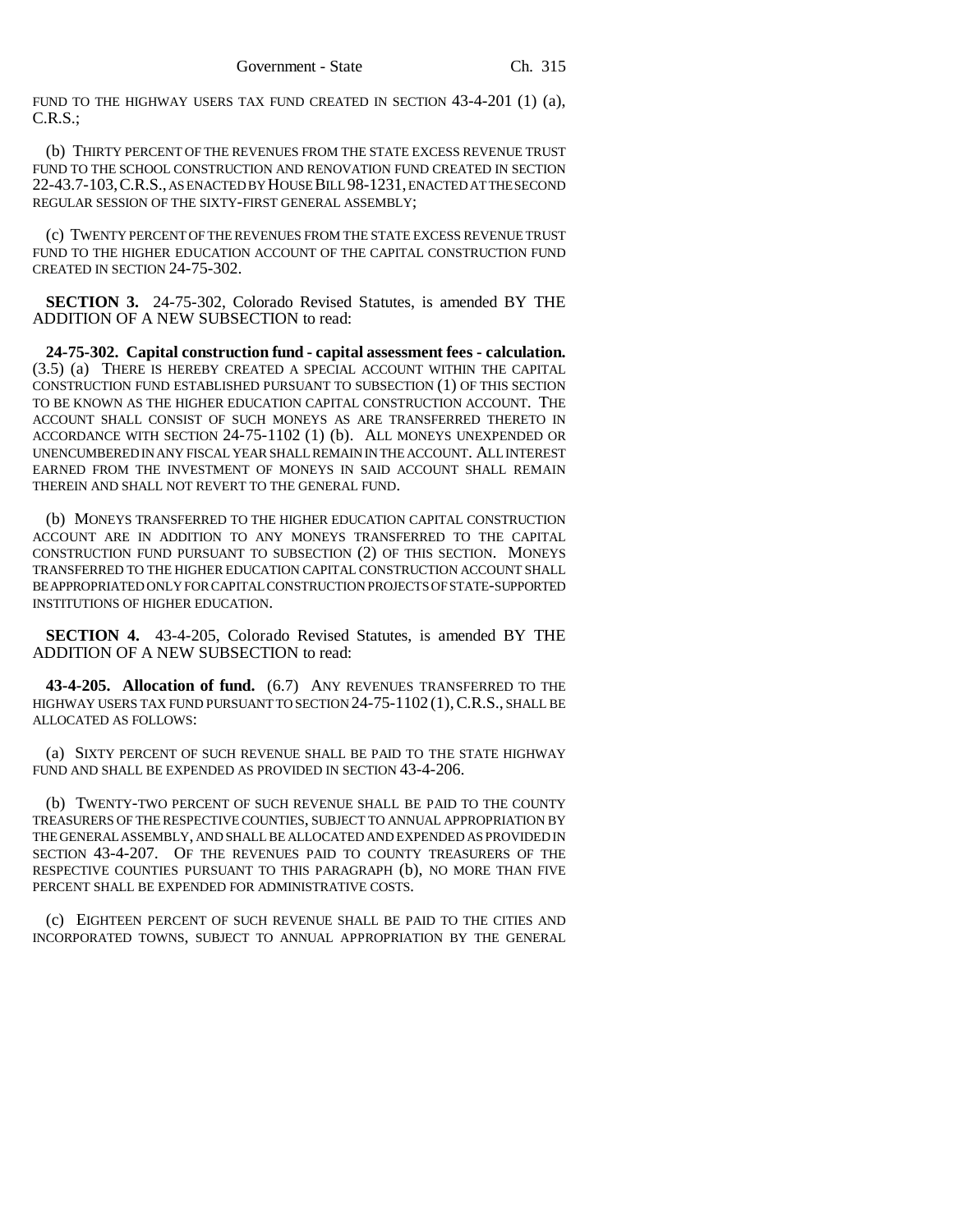ASSEMBLY, AND SHALL BE ALLOCATED AND EXPENDED AS PROVIDED IN SECTION 43-4-208 (2) (b) AND (6) (a). OF THE REVENUES PAID TO THE CITIES AND INCORPORATED TOWNS PURSUANT TO THIS PARAGRAPH (c), NO MORE THAN FIVE PERCENT SHALL BE EXPENDED FOR ADMINISTRATIVE COSTS.

**SECTION 5.** The introductory portions to 43-4-206 (1) and (1) (b), Colorado Revised Statutes, are amended, and the said 43-4-206 is further amended BY THE ADDITION OF A NEW SUBSECTION, to read:

**43-4-206. State allocation.** (1) Except as otherwise provided in subsection SUBSECTIONS (2) AND (3) of this section, after the payments to the highway crossing protection fund required by law have been made and after paying the costs of the Colorado state patrol and such other costs of the department, exclusive of highway construction, highway improvements, or highway maintenance, as are appropriated by the general assembly, sixty-five percent of the balance of the highway users tax fund shall be paid to the state highway fund and shall be expended for the following purposes:

(b) Except as otherwise provided in subsection SUBSECTIONS  $(2)$  AND  $(3)$  of this section, all moneys in the state highway fund not required for the creation, maintenance, and application of such highway anticipation or sinking fund and all moneys in the state highway supplementary fund shall be available to pay for:

(3) REVENUES CREDITED TO THE STATE HIGHWAY FUND PURSUANT TO SECTION 43-4-205 (6.7)(a) SHALL BE EXPENDED FOR THE PURPOSES SET FORTH IN PARAGRAPH (a) OF SUBSECTION (2) OF THIS SECTION. SUCH EXPENDITURES SHALL BE SUBJECT TO THE LIMITATIONS SET FORTH IN SUBSECTION (2) OF THIS SECTION AND SHALL BE INCLUDED IN ALL REPORTS REQUIRED UNDER SUBSECTION (2) OF THIS SECTION. OF THE REVENUES CREDITED TO THE STATE HIGHWAY FUND PURSUANT TO SECTION 43-4-205 (6.7) (a), NO MORE THAN FIVE PERCENT SHALL BE EXPENDED FOR ADMINISTRATIVE COSTS.

**SECTION 6.** 24-77-106.5, Colorado Revised Statutes, is amended to read:

**24-77-106.5. Annual financial report - certification of state excess revenues.** (1) (a) For each fiscal year, the controller shall prepare a financial report for the state for purposes of ascertaining compliance with the provisions of this article. Any financial report prepared pursuant to this section shall include, but shall not be limited to, state fiscal year spending, reserves, revenues, and debt.

(b) BASED UPON THE FINANCIAL STATEMENT PREPARED IN ACCORDANCE WITH PARAGRAPH (a) OF THIS SUBSECTION (1) FOR ANY FISCAL YEAR COMMENCING ON OR AFTER JULY 1, 1998, THE CONTROLLER SHALL CERTIFY TO THE GOVERNOR, THE GENERAL ASSEMBLY, AND THE EXECUTIVE DIRECTOR OF THE DEPARTMENT OF REVENUE NO LATER THAN SEPTEMBER 1 FOLLOWING THE END OF A FISCAL YEAR THE AMOUNT OF STATE REVENUES IN EXCESS OF THE LIMITATION ON STATE FISCAL YEAR SPENDING IMPOSED BY SECTION 20 (7) (a) OF ARTICLE X OF THE STATE CONSTITUTION, IF ANY, FOR SUCH FISCAL YEAR.

(2) Such ANY financial report PREPARED AND CERTIFICATION OF STATE EXCESS REVENUES MADE PURSUANT TO SUBSECTION (1) OF THIS SECTION shall be audited by